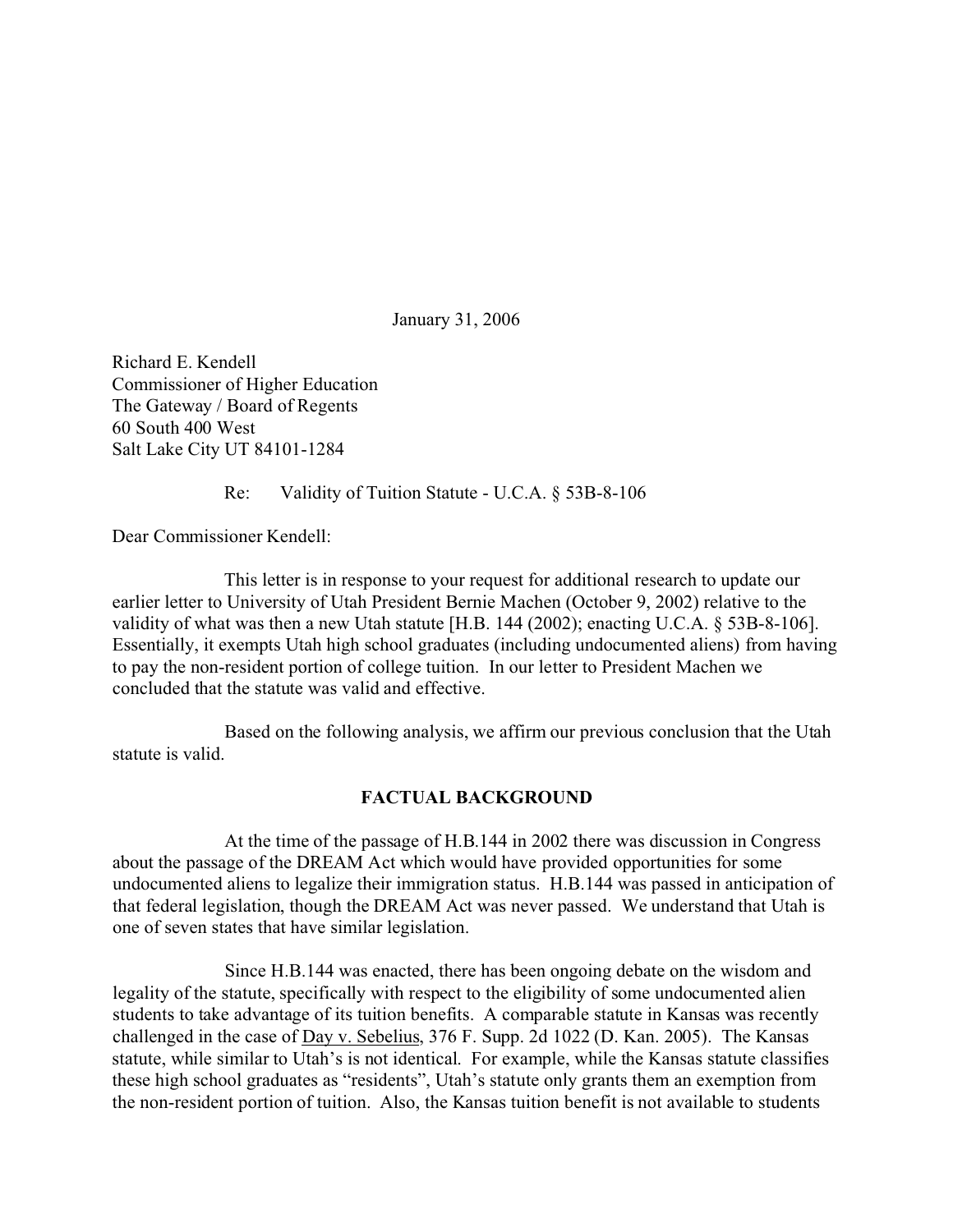who can qualify for resident tuition in any other state, while Utah's tuition exemption is available without regard to a student's residence status elsewhere. These distinctions make Utah's statute even more defensible if it were ever challenged.

But the Kansas federal court did not directly address the merits of whether the statute was valid. The case was decided at the District Court level on the preliminary grounds that the plaintiffs lacked standing to bring the case under federal statutes that limit states from offering benefits to illegal aliens. The judge decided, essentially, that the plaintiffs were not directly injured by the public policy involved, and would not benefit even with a favorable ruling. The court also ruled against the plaintiffs on the closely related issue of whether the applicable statutes granted them a private right of action. A private right of action in a statute must be expressly or impliedly created by Congress, and there was no such indication.

 This dismissal on procedural grounds leaves us without a definitive court ruling on the validity of the Kansas tuition statute. Judge Rogers suggested these issues are probably best left to the legislative branch rather than the courts. The judge said:

> In reaching the decisions in this case, the court did not reach the issues of most of the claims asserted by the plaintiffs. This is both regrettable and fortunate. The issues raised by this litigation are important ones. The decision on what to do concerning the education of illegal aliens at the postsecondary level in our county is indeed significant. That decision, however, is probably best left to the United States Congress and the Kansas legislature.

However, the opinion does give important insight into some of the substantive issues faced by Kansas and other states with such statutes, including the alleged possibility of huge damages having to be paid to plaintiffs by the states with such legislation if it is found invalid. In discussing the element of "standing" that requires that the plaintiffs would benefit from a judgment in their favor, the opinion states that the plaintiffs would not be entitled to such damages:

> Finally, plaintiffs have failed to show that a favorable decision on Counts 1, 3, 4, 5 and 6 will redress the injury to them. If the court were to find K.S.A. 76-731a is preempted by federal law or in violation of federal law as suggested in Counts 1, 3, 4, 5 and 6, plaintiffs will not receive any benefit. A favorable decision for the plaintiffs would require those who have received the benefit of K.S.A. 76-731a to pay more, but plaintiffs' tuition bills would not change. Since the relief that could be granted to plaintiffs by the court will provide them with no personal benefit, they lack standing.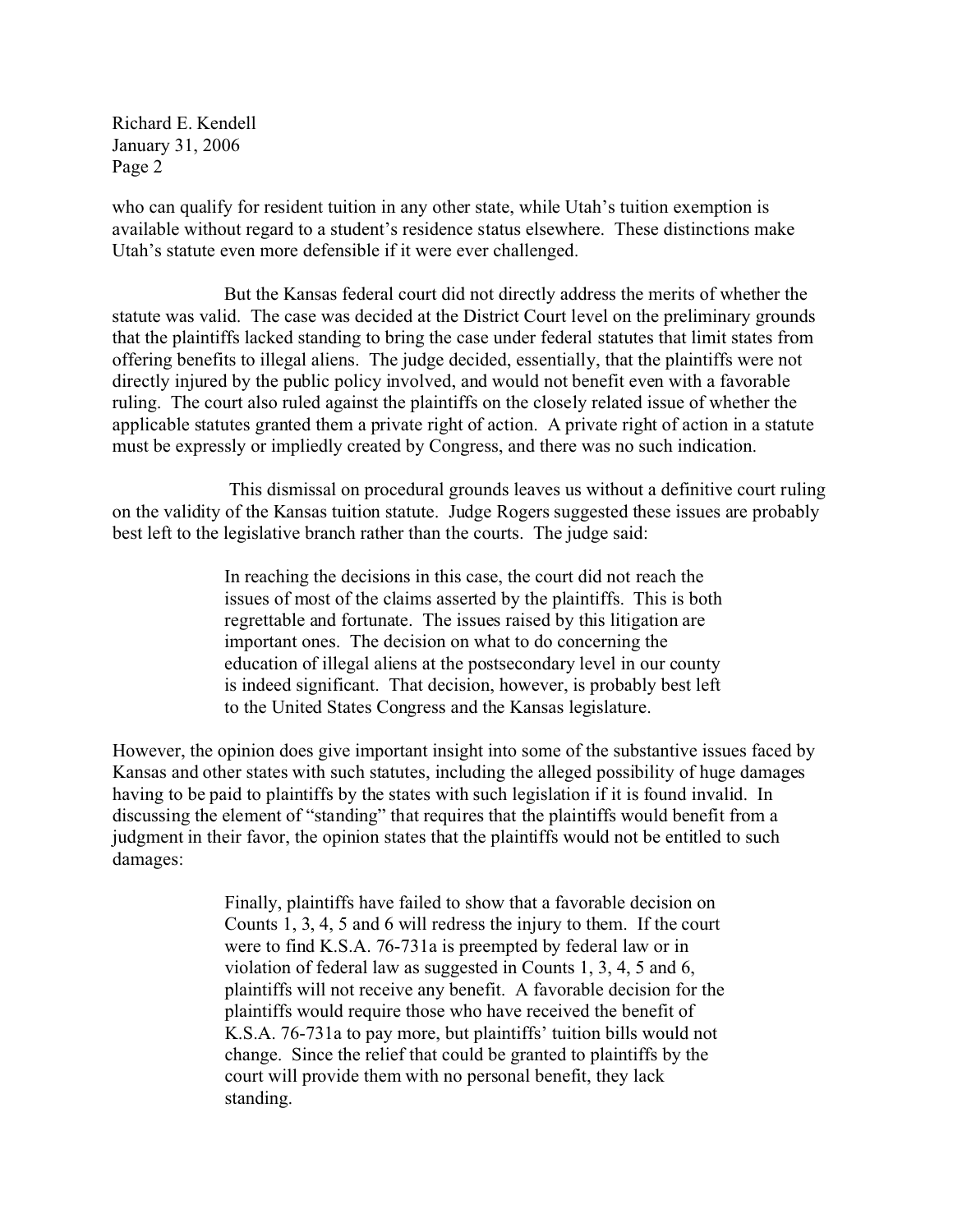This case has been appealed to the Tenth Circuit Court of Appeals. We anticipate that the Court of Appeals will sustain this ruling on all points.

Finally, you should be aware that another lawsuit, challenging a comparable statute in California, was filed in California state court in Woodland, Yolo County, on December 14, 2005, Martinez et al. v. Regents of the University of California, et al., Case No. CV-05-2064. Lead counsel in the Kansas case is co-counsel in the California case.

## **ANALYSIS**

# I. H.B.144 IS VALID ON ITS FACE AND DOES NOT REQUIRE ANY SEPARATE AUTHORIZING FEDERAL LEGISLATION

The Utah statute in question, Utah Code Ann. § 53B-8-106, provides:

(1) If allowed under federal law, a student, other than a nonimmigrant alien within the meaning of paragraph (15) of subsection (a) of Section 1101 of Title 8 of the United States Code, shall be exempt from paying the nonresident portion of total tuition if the student:

- (a) attended high school in this state for three or more years;
- (b) graduated from a high school in this state or received the equivalent of a high school diploma in this state; and
- (c) registers as an entering student at an institution of higher education not earlier than the fall of the 2002-03 academic year.

(2) In addition to the requirements under Subsection (1), a student without lawful immigration status shall file an affidavit with the institution of higher education stating that the student has filed an application to legalize his immigration status, or will file an application as soon as he is eligible to do so.

(3) The State Board of Regents shall make rules for the implementation of this section.

(4) Nothing in this section limits the ability of institutions of higher education to assess nonresident tuition on students who do not meet the requirements under this section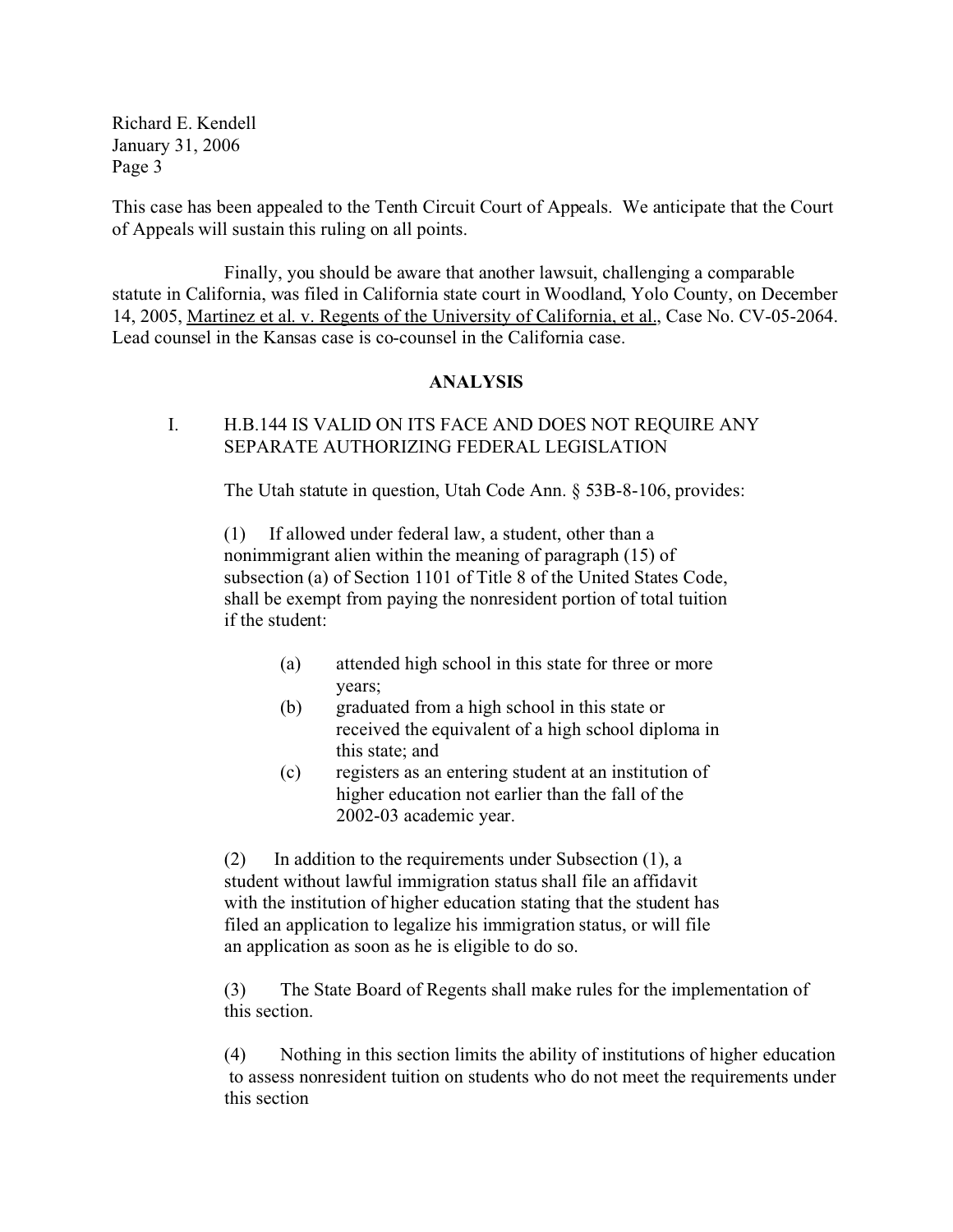Though the anticipated federal legislation has never materialized, the Utah law's validity is not dependent on the passage of some future federal legislation. The State of Utah does not need permission to enact legislation dealing with the financing of state supported education. The statute's reference to "if allowed under federal law" must be interpreted as meaning, "not prohibited" by any contrary federal law.

Generally, education of its own citizens is one of those powers that is not specifically delegated to the federal government, and not denied to the states, and is thus one of the powers "reserved to the States" by the Tenth Amendment of the United States Constitution. See San Antonio School District et al. v. Rodriquez et al., 411 US 1 (1973). In that case the Supreme Court left in place the Texas school finance system which was tied to local property taxes and resulted in disparities in school funding statewide. The Texas Constitution provided for a free public education. The Court reversed a lower court ruling in favor of the original plaintiffs, who were Mexican-American parents whose children attended schools in a poorer school district. In doing so the court stated that, "[e]ducation, of course, is not among the rights afforded explicit protection under our Federal Constitution." but rather "is perhaps the most important function of state and local governments." This case was primarily brought under the Equal Protection clause, claiming the plaintiffs were a "protected class" and that education was a "fundamental right" under the U.S. Constitution (both of which claims were rejected by the court). Though it did not arise out of an alleged conflict between state and federal statutes, the reasoning of the case is uniquely applicable to the issue before us with respect to Utah's tuition statute. The court emphasized the presumption of validity of a state statute and the important balance between federal and state power in our system of government, especially in matters of financing public education:

> Questions of federalism are always inherent in the process of determining whether a State's laws are to be accorded the traditional presumption of constitutionality, or are to be subjected instead to rigorous judicial scrutiny. While '(t)he maintenance of the principles of federalism is a foremost consideration in interpreting any of the pertinent constitutional provisions under which this Court examines state action,' it would be difficult to imagine a case having a greater potential impact on our federal system than the one now before us, in which we are urged to abrogate systems of financing public education presently in existence in virtually every State.

Utah likewise has a state constitutional mandate and authority to control its own public and higher education. In Utah's Enabling Act, 28 Stat. 107 (July 16, 1894), Congress made certain land grants for the support of the public schools and certain higher education institutions (Sections 6 and 8) and emphasized that there should be no sectarian control of the schools and that "[t]he schools, colleges, and university provided for in this Act shall forever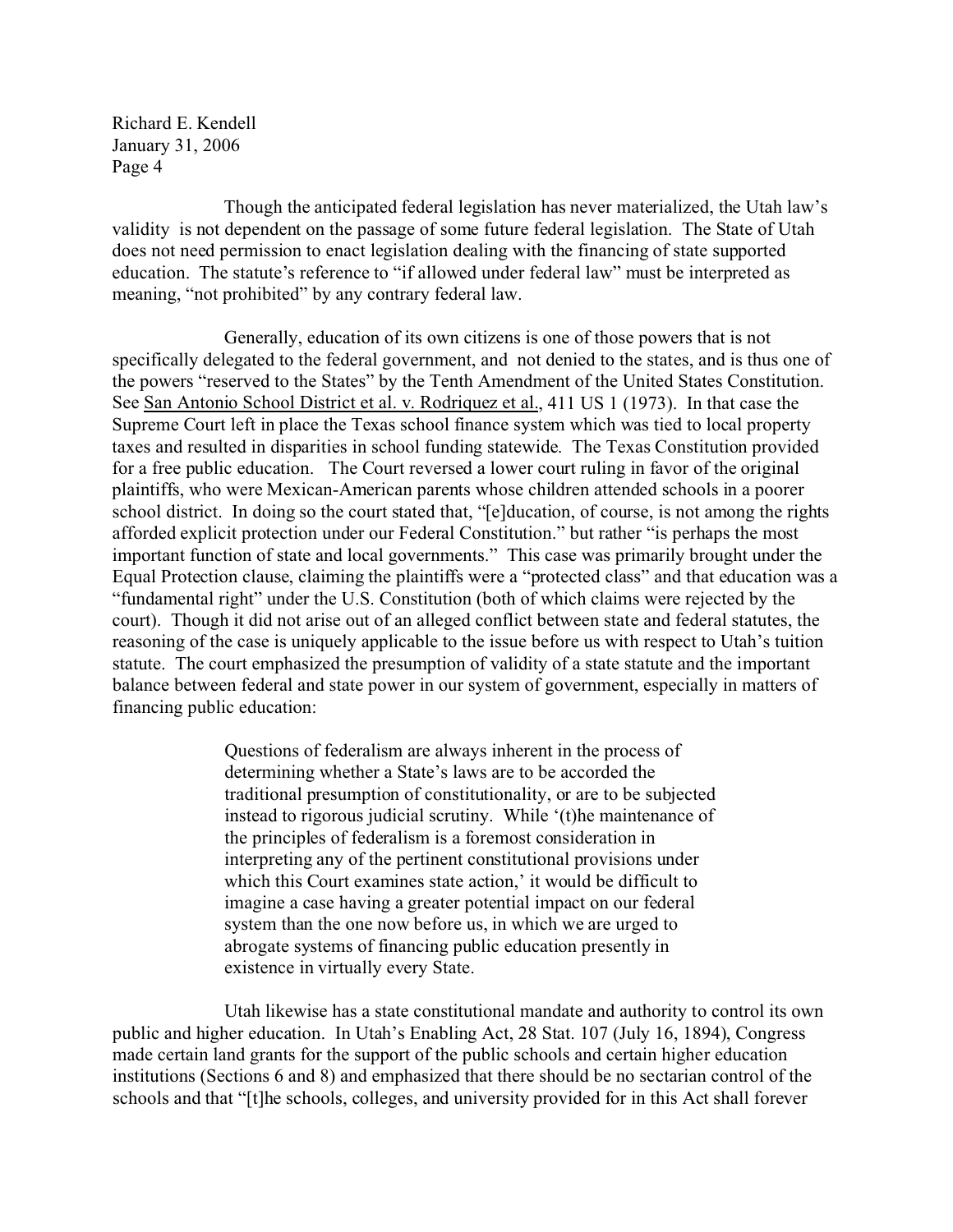remain under the exclusive control of said State" (Section 11). Utah's Constitution, Article X, confirms this duty, and an extensive statutory scheme, including Titles 53A and 53B of the Utah Code (including the statute in question) implement this mandate. Therefore, Utah does not need federal authorization to establish its own educational policy. The only limitation would be if a federal statute expressly prohibited such a benefit, which it does not.

# II. H.B.144 DOES NOT VIOLATE ANY FEDERAL LEGISLATION

There are two federal statues at the heart of this controversy, 8 U.S.C. § 1621 and 1623, which by their terms limit or place conditions on the nature and amount of public benefits a state may give undocumented aliens.

A. H.B.144 DOES NOT VIOLATE 8 U.S.C. § 1621

 The code section codified as 8 U.S.C. § 1621 was passed on August 22, 1996 as part of the Personal Responsibility and Work Opportunity and Reconciliation Act of 1996 (PRWORA), and places limitations on a state allowing higher educational benefits to aliens who are not lawfully present in the United States. It provides, in part:

> (a) in general Notwithstanding any other provision of law and except as provided in subsections (b) [life and safety exceptions] and (d) of this section, an alien who is not -

(1) a qualified alien ... [8 U.S.C. 1641] ...

(2) a nonimmigrant ... [8 U.S.C. 1101] ... or

(3) an alien who is paroled into the United States ... [8 U.S.C. 1182(d)(5)]

... is not eligible for any State or local public benefit

• • •

(c) "State or local public benefit" defined

(1) Except as provided in paragraphs (2) and (3), for purposes of this subchapter the term "State or local public benefit" means -

• • •

(B) any retirement, welfare, health, disability, public or assisted housing, postsecondary education, food assistance, unemployment benefit, or any other similar benefit for which payments or assistance are provided to an individual, household, or family eligibility unit by an agency of a State or local government or by appropriated funds of a State or local government.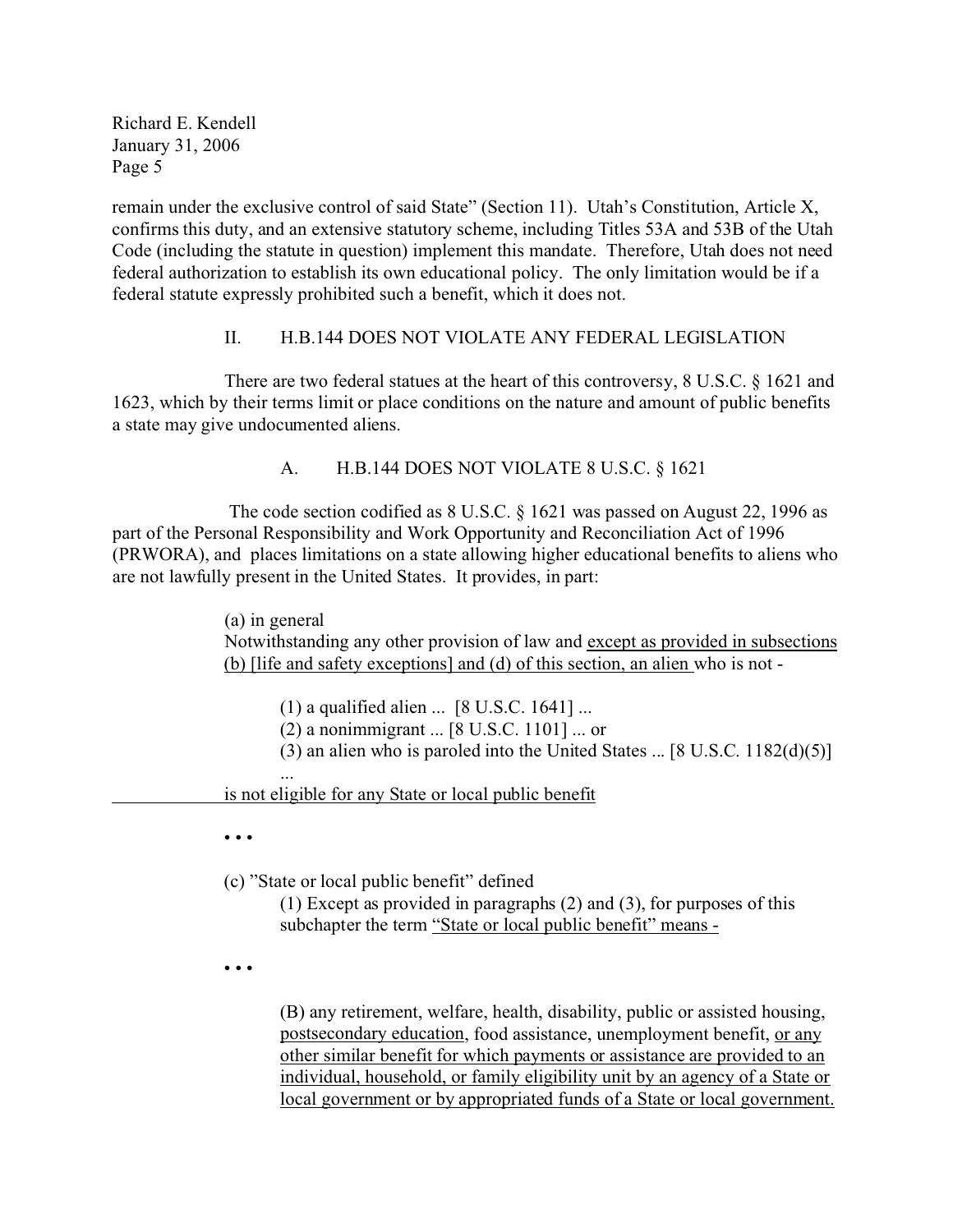• • •

(d) State authority to provide for eligibility of illegal aliens for State and local public benefits

A State may provide that an alien who is not lawfully present in the United States is eligible for any State or local public benefit for which such alien would otherwise be ineligible under subsection (a) of this section only through the enactment of a State law after August 22, 1996, which affirmatively provides for such eligibility. (Emphasis added)

Assuming, without conceding, for the purposes of this analysis, that an exemption from the non-resident portion of tuition for Utah high school graduates is a "payment[] or assistance ... provided to an individual", it is obvious that the safe harbor provision of subsection (d) applies because Utah's H.B.144 [U.C.A. § 53B-8-106], which passed in 2002, constitutes "the enactment of a State law after August 22, 1996, which affirmatively provides for such eligibility."

The opponents of this kind of legislation who brought the Sebelius case in Kansas have argued that legislative history expresses an intent to require such state statutes to contain some special, explicit reference to this particular federal statute. In the Kansas case Amended Complaint, ¶ 57, it is asserted that "...to avoid the general prohibition of such benefits under 8 U.S.C. § 1621(d) [a statute] must specify that "illegal aliens" are eligible for such benefits and must reference 8 U.S.C. § 1621(d). The complaint refers to the Conference Report No. 104-725 on H.R. 3734 (July 31, 1996) of the  $104<sup>th</sup>$  Cong.,  $2<sup>nd</sup>$  Session, which is quoted as stating at p. 383:

> "No current State law, State constitutional provision, State executive order or decision of any State or Federal court shall provide a sufficient basis for a State to be relieved of the requirement to deny benefits to illegal aliens. Laws, ordinances, or executive orders passed by county, city or other local officials will not allow those entities to provide benefits to illegal aliens. *Only the affirmative enactment of a law by a State legislature and signed by the Governor after the date of enactment of this Act, that references this provision, will meet the requirements of this section.* The phrase "affirmatively provides for such eligibility" means that the State law enacted must specify that illegal aliens are eligible for State or local benefits. Persons residing under color of law shall be considered to be aliens unlawfully present in the United States and are prohibited from receiving State or local benefits, as defined, regardless of the enactment of any State law." [Emphasis added.]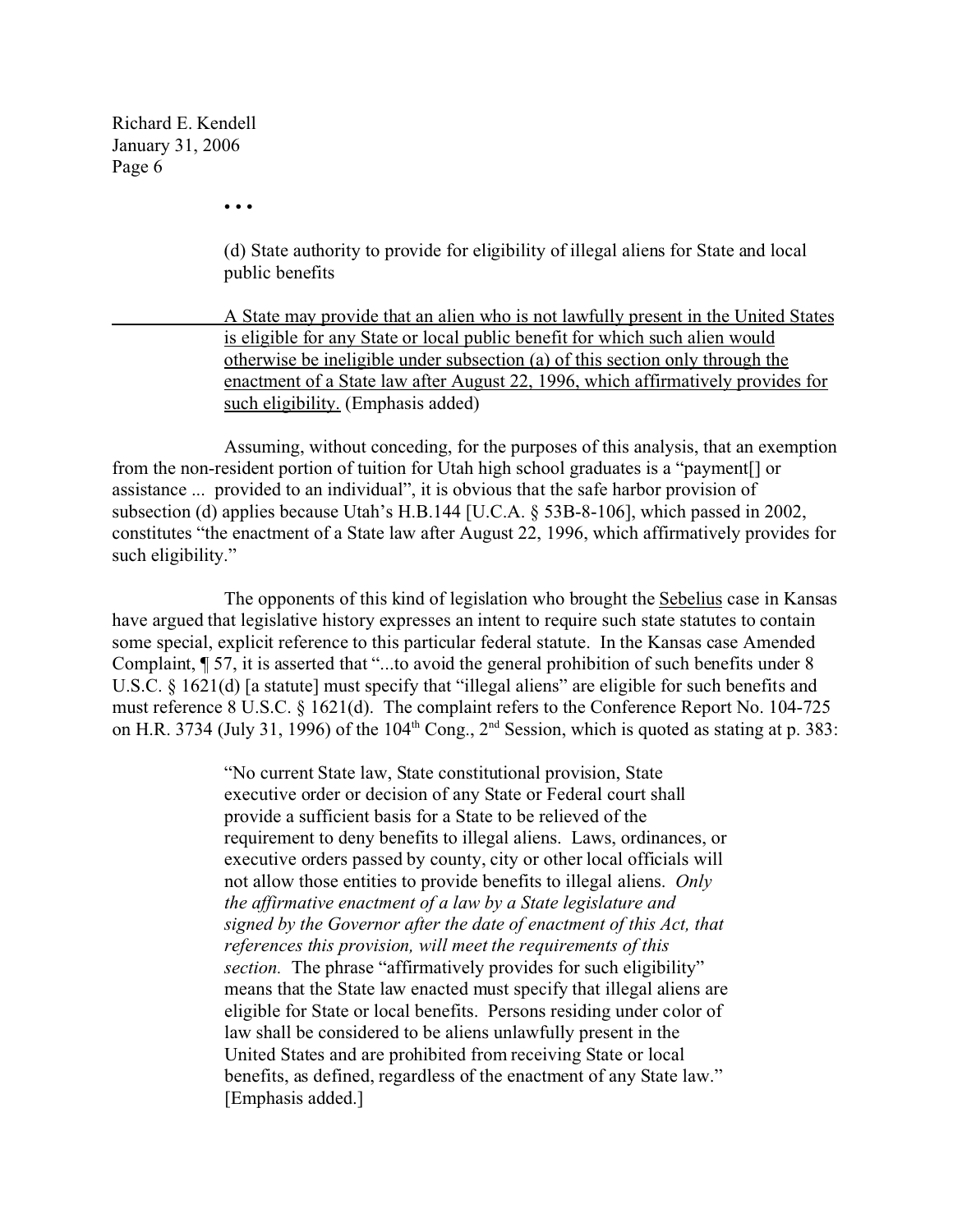The Conference Report, prepared by a small committee from members of both the House and Senate, coordinates differences in language between House and Senate versions of a proposed law. This statement is obviously intended as rhetoric for persuasive effect. Unlike the precision of wording and syntax required of a statutory provision, the loose use of terminology and the internal inconsistencies of this passage emphasize the folly of looking to such legislative history instead of the plain words of the statute itself. For example, it states that even a federal court decision (presumably including the United States Supreme Court) cannot permit the states to give benefits to illegal aliens. This is simply not true as stated. See, for example Plyler v. Doe, 457 U.S. 202 (1982) allowing free public education to alien children. Likewise, the statement that only a legislative bill "signed by the Governor" can suffice, is a very loose generalization, since such bills could also pass by a legislative override of a Governor's veto, or go into effect after passage of time without a governor's signature. See Utah Constitution Art. 7, Sec. 6. Finally, note that in defining the phrase "affirmatively provides for such eligibility", the statement does not even include the allegedly necessary "reference to this provision (the federal statute)". Reference to that concept is earlier in the paragraph, and in the syntax of the paragraph, even this statement does not say what opponents of tuition statutes say it does. These small but important details help illustrate the fundamental differences between such a general comment and precise statutory language.

But regardless of the internal inconsistencies within this statement, and its inconsistency with the statutory language on its face, the Conference Report, as legislative history, is simply irrelevant to interpret a statute that is plain on its face. The basic rule of statutory construction is that the plain language of the statute itself is the paramount indicator of its meaning. "The 'strong presumption' that the plain language of the statute expresses congressional intent is rebutted only in 'rare and exceptional circumstances' (citations omitted) when a contrary legislative intent is clearly expressed." Ardestani v. Immigration and Naturaliztion Services, 502 US 129 (1991). And one should not ever look first to the legislative history to try to find something inconsistent or ambiguous. That is just backwards from the most basic rule that one looks first to the plain words of the statute. If they are clear, the inquiry stops there. See Metropolitan Stevedore Company v. Rambo, 515 US 291 (1995), where the Court said:

> Neither Rambo nor the Ninth Circuit has attempted to base their position on the language of the statute, where analysis in a statutory construction case ought to begin, for "when a statute speaks with clarity to an issue, judicial inquiry into the statute's meaning, in all but the most extraordinary circumstance, is finished." (Citations omitted)

• • •

Given that the language of §22 and the structure of the Act itself leave little doubt as to Congress' intent, any argument based on legislative history is of minimal, if any, relevance. (Citations omitted)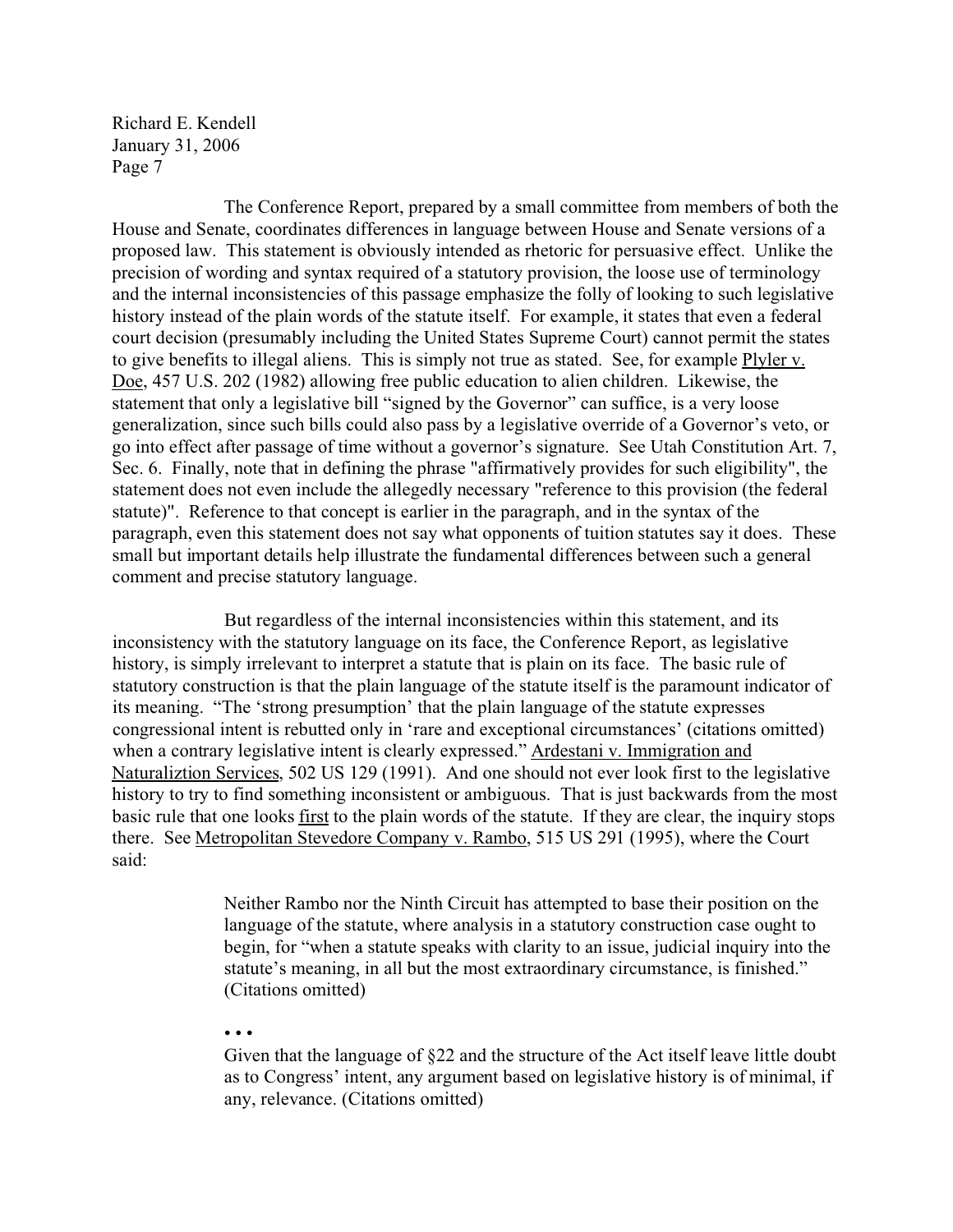The legislative history refers to statements by individual members of Congress or small congressional subcommittees, but it is the statutory language itself that all 535 members of the Senate and House vote on. That is the reason that resorting to such legislative history is rare and avoided by the courts in trying to second guess what the clear wording of a statute provides. Nothing else can be said to express the collective intent of Congress. These statements from the conference report demonstrate that Congress knew how to provide such a strict requirement in statutory language if it had intended to do so, but it did not.

The plain wording of 8 U.S.C. § 1621(d) contains no such requirement for an explicit reference to a specific federal law. The word "affirm" is defined as "to declare or maintain to be true" (Webster's II New Riverside Dictionary, Houghton Mifflin Company 1988). The statute does not require that there be an affirmative reference to a federal statute. It requires that it "affirmatively provides for such eligibility". It does not require that it "affirmatively provides an intent to be exempt under a specific federal statute, 8 U.S.C. § 1621(d)". In other words, the statutory reference to "affirmatively provides for such eligibility", means that the eligibility for the benefit cannot be merely inferred or implied, but clearly stated. That is clearly what H.B.144 does. It affirmatively provides that "students without lawful immigration status" are also eligible for the benefit on signing an appropriate affidavit.

Utah's tuition statute satisfies the "safe harbor" requirements of 8 U.S.C. §1621(d) by affirmatively providing for the benefit in a law passed after August 22, 1996, and is therefore valid.

## B. H.B.144 DOES NOT VIOLATE 8 U.S.C. § 1623

The other federal statute involved in this issue is 8 U.S.C. §1623 which was enacted about six weeks after the passage of PRWORA, on September 30, 1996, as part of the Illegal Immigration Reform and Immigrant Responsibility Act of 1996 (IIRIRA). It provides as follows:

> Notwithstanding any other provision of law, an alien who is not lawfully present in the United States shall not be eligible on the basis of residence within a State (or political subdivision) for any postsecondary education benefit unless a citizen or national of the United States is eligible for such a benefit (in no less an amount, duration, and scope) without regard to whether the citizen or national is such a resident.

The Utah statutory criteria for being exempt from the nonresident portion of tuition, namely (a) attending a Utah high school for three or more years and (b) receiving a high school diploma or an equivalent, is not based on residence, and furthermore, it can be met by "a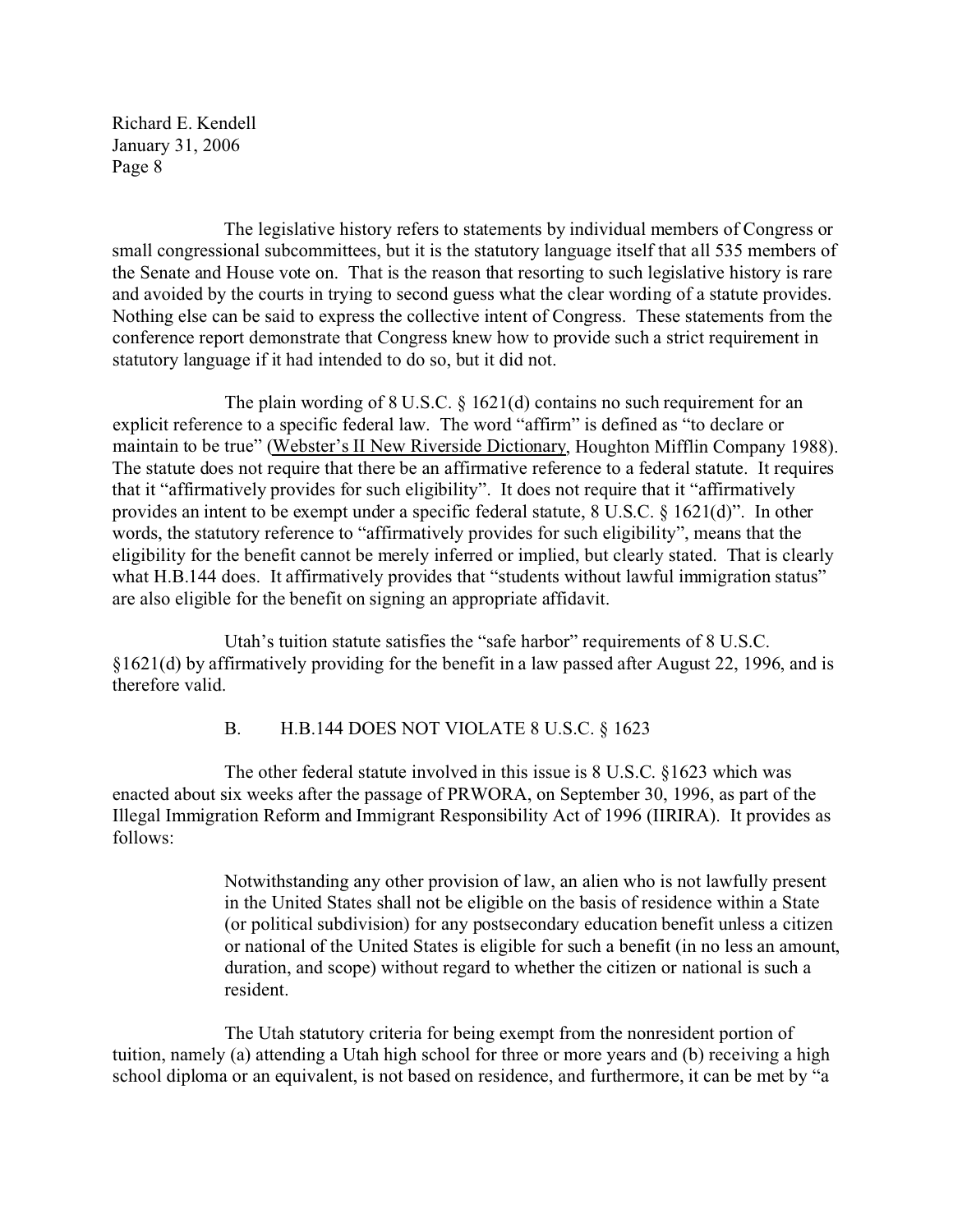citizen or national of the United States" regardless of whether he or she is a resident of Utah. Utah's Public Education Code provides that students who reside in one school district may, to the extent reasonably feasible, attend school in another school district (Utah Code Ann. § 53A-2- 207). Likewise, a school district may permit a child residing outside of the state to attend school within the district on the payment of tuition at least equal to the per capita cost of the school program in which the child enrolls, though the tuition may be waived by the school board (Utah Code Ann. § 53A-2-205). In general, a child's residence for purposes of obtaining a free public education in Utah is based on whether the child resides in the district, apparently without regard to citizenship or immigrant status (Utah Code Ann. § 53A-2-201). This is the case even if the child is not living with its parents but with a responsible adult designated by affidavit by the child's parents as a legal guardian. Utah's compulsory education law, U.C.A. § 53A-11-101 et seq., requires all children to attend school, with narrow exceptions not relevant to this issue. This is all consistent with the basic constitutional requirement stated in the United States Supreme Court case of Plyler v. Doe, 457 U.S. 202(1982) which held that a Texas statute that denied free education to alien children violates the Equal Protection Clause of the United States Constitution.

Therefore, for two separate reasons, either one of which represents a valid exception to the federal statute, Utah's tuition law does not violate 8 U.S.C. § 1623(d). First, high school attendance and graduation are not tied to "residency" requirements, so the eligibility for the exemption from resident tuition under H.B.144 is not "on the basis of residence". Second, even a Utah high school student who graduates, and who, with or without his or her family, continues to maintain an out of state residence, or moves from the state and establishes residence elsewhere, is still eligible for this benefit if they otherwise meet the statutory criteria. Therefore, as required by the federal statute, this benefit is available also to other citizens or nationals of the United States without regard to residency.

Opponents of the legislation have asserted that isolated statements in the conference report or by individual representatives or senators during congressional floor statements establish that allowing undocumented aliens to pay resident tuition, under any circumstances, is prohibited by 8 U.S.C. § 1623. As referenced above with respect to 8 U.S.C. § 1621(d), such legislative history is almost always irrelevant and unpersuasive to a court, and the first and primary inquiry is always to consider the plain words of the statute. Such is the clear case in this instance. The unambiguous words of the statute allow the tuition exemption for citizens or undocumented aliens alike.

But even taking a closer look at the few instances the congressional record makes reference to this subject is not favorable to the opponents of H.B. 144. It only demonstrates the fallacy of trying to draw congressional intent from an incidental statement in a conference report or a floor speech by one senator or congressman. In literally thousands of pages of floor debate and the conference report, all about a bill that was itself approximately 200 pages long in printed form, we have been able to identify only the following references to this subject: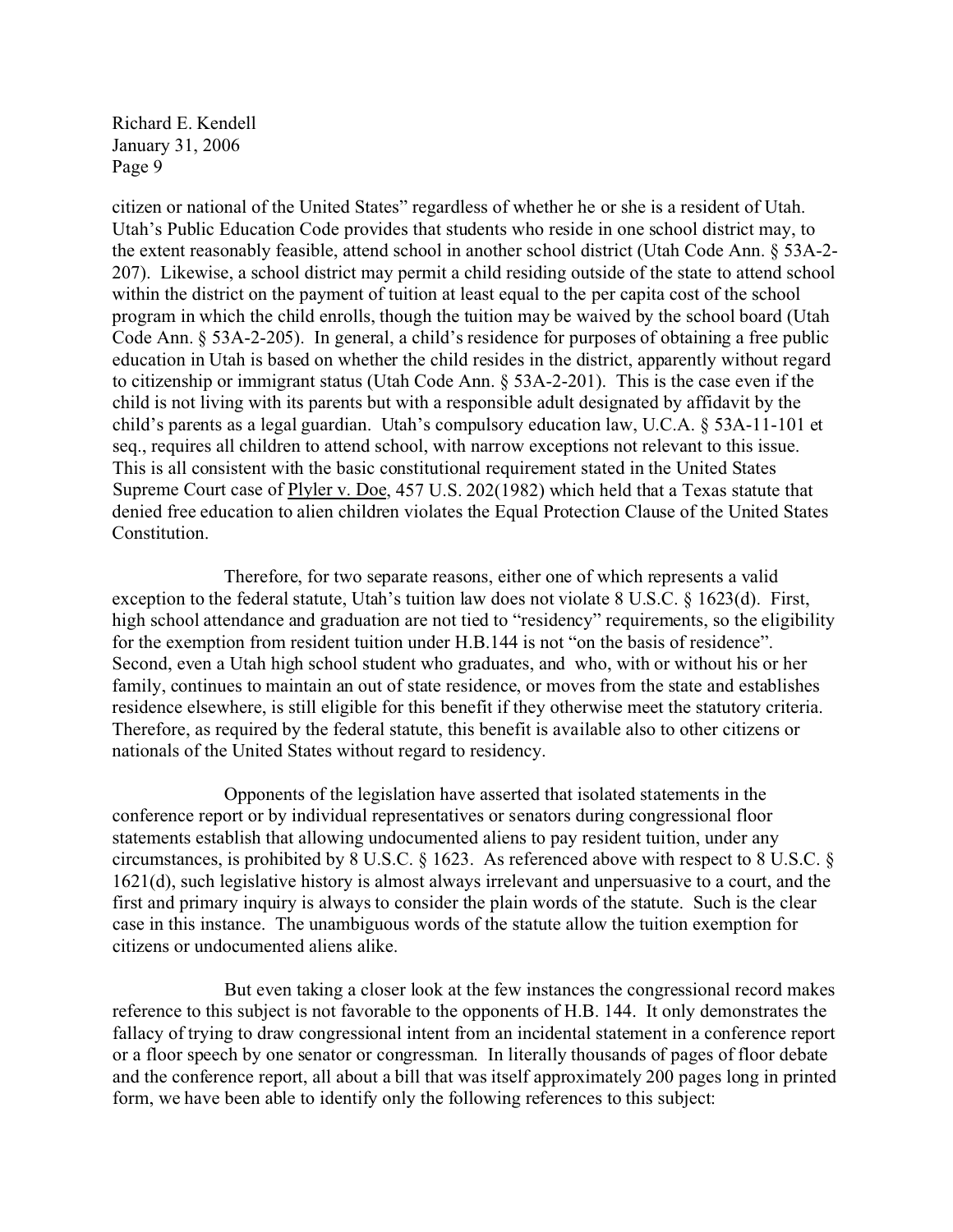#### 09-24-96

# ILLEGAL IMMIGRATION REFORM AND IMMIGRANT RESPONSIBILITY ACT OF 1996 Conference Report

House recedes to Senate amendment section 201(a)(2) with modifications. This section provides that illegal aliens are not eligible for in-state tuition rates at public institutions of higher education.

H.R. Conf. Rep. No. 104-828, 240.

#### 09-27-96

Senator Alan Simpson

Without the prohibition on States treating illegal aliens more favorably than U.S. citizens, States will be able to make illegals eligible for reduced in-State tuition at taxpayer-funded State colleges.

142 Cong. Rec. S11508 (September 27, 1996).

#### 09-28-96

Senator Alan Simpson

Illegal aliens will no longer be eligible for reduced in-State college tuition. It is in there. The GAO will study the use of Pell grants and federally funded student aid of college students who are illegal, or nonresident aliens. That is in there.

142 Cong. Rec. S11713 (September 28, 1996).

#### 09-26-96

Congressman Christopher Cox

What else does title V do? What else does he want dropped from the bill after it was passed by a historic bipartisan margin in this House of 305 to 123? The President wants to drop the provision that says that-now listen carefully to this because it is a shocker, that the President would be in favor of this kind of public benefit to illegal aliens, people who have broken the law here in this country. He wants to drop the part of the bill that says that when somebody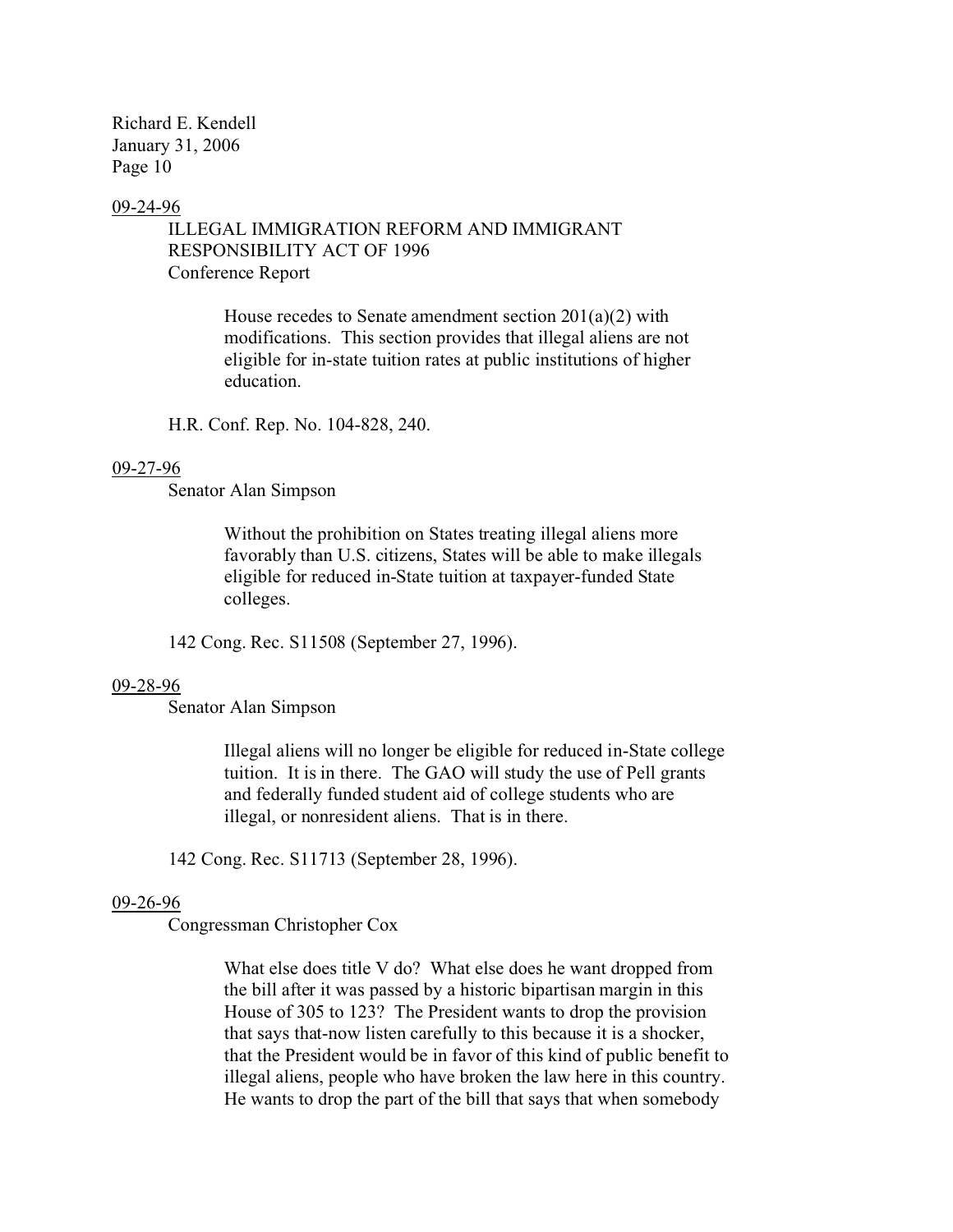> comes from Thailand, when somebody comes from Russia, when somebody comes from, you name it, it is a big world, into your State, they will not get in-State tuition benefits at your State college.

Now if I move from California to Indiana, I am not going to get in-State benefits because I am from California, but illegal aliens, unless we pass this bill, are going to get in-State tuition at public colleges, universities, technical and vocational schools.

Well, my friends, the President wants this dropped from the bill. In other words, he wants them to get it.

142 Cong. Rec. H11377 (September 26, 1996).

#### 09-26-96

Congressman Rohrabacher, California (speaking about President Clinton)

He promised us he would help us solve this problem. Tonight he is telling us that he will shut down the government unless we agree to give welfare payments to illegal immigrants into our State. He will shut down the Government unless we agree to let people who have never paid into the system receive Social Security benefits, that he is going to shut down the government unless illegal aliens get same tuition as local residents.

142 Cong. Rec. H11379 (September 26, 1996).

This demonstrates the fact that this legislation, like essentially all such complex, politically charged legislation, was subject to significant pressure on all sides, including Presidential pressure. It involved intense bargaining that included the extreme threat of the President vetoing the budget and shutting down the federal government. Note that the bill was passed on September 30, 1996, the last day of the federal fiscal year! Whatever happened in this negotiation process, the language of the bill became what it is today. Not surprisingly, the final words of the statute on which the Congress voted, and which it ultimately passed, do not say exactly what individual members of the legislative branch were advocating as their preferred, position. It was, as almost always is the case, a compromise by all sides. Not even the entire congressional record could possibly reflect all the proposals and counter-proposals, bargaining and haggling that occurred. In the end, no single senator or representative, or even select group, has the right or power to interpret what the statute means. Now the statute speaks for itself, in its own plain words.